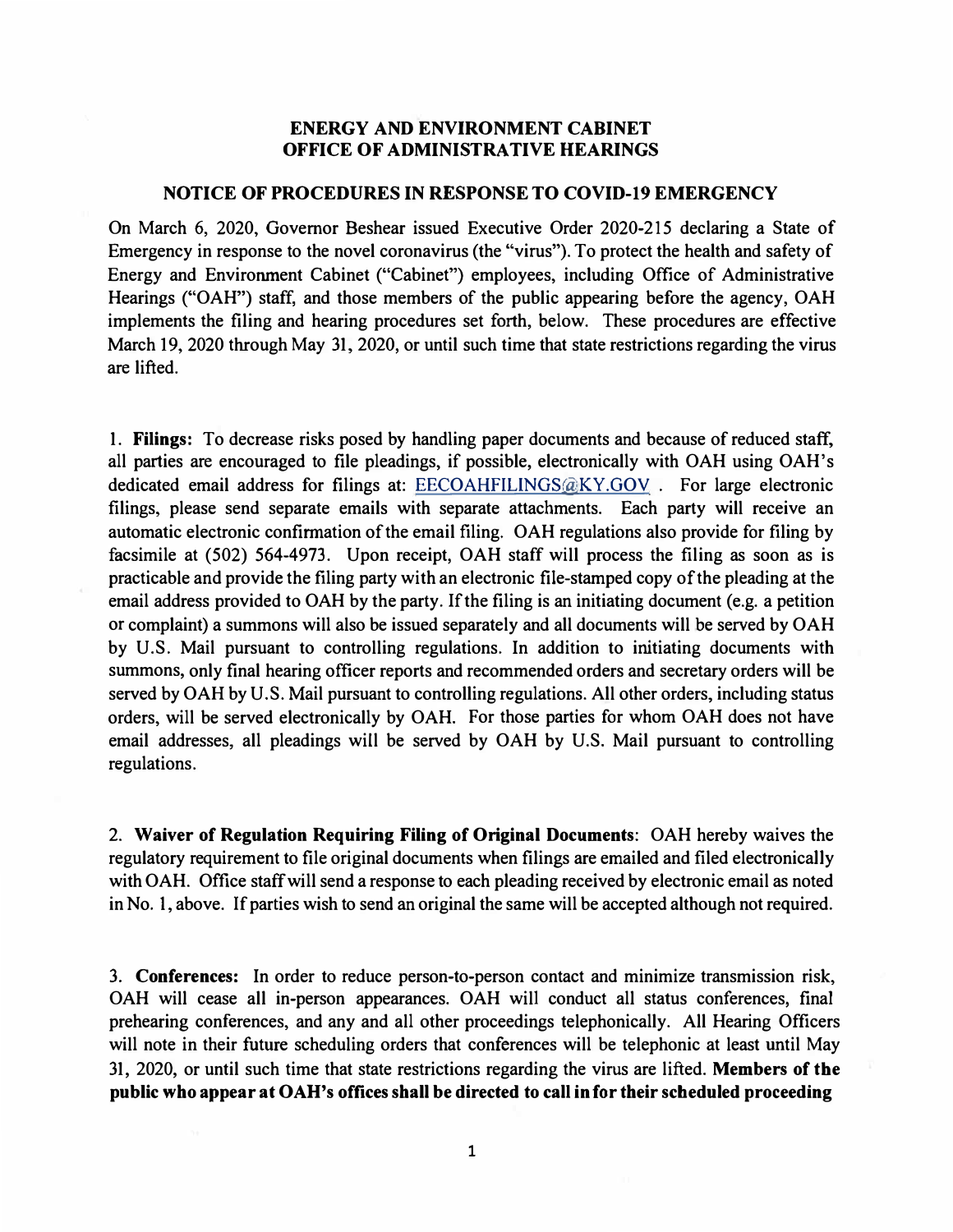**instead.** No visitors, including parties to matters pending before OAH, will be permitted entry into OAH's offices.

4. **Formal Hearings:** Unless there is an emergency situation or a threat to the health and safety of individuals or other persons, or to the environment (temporary relief, abate and alleviate, etc.), all formal hearings scheduled between March 19, 2020 and May 31, 2020, or until all state restrictions regarding the virus are lifted, will be rescheduled. If a party believes the hearing involves an emergency situation or a threat to the health and safety of individuals or other persons, or to the environment, and cannot be rescheduled, then that matter should be discussed with the Hearing Officer and counsel, and if necessary, the Executive Director.

5. **Petitions for Temporary Relief/Emergency Petitions:** Petitions for Temporary Relief and Emergency Petitions will be immediately scheduled for an initial telephonic conference with the parties in accordance with regulations. An OAH staff person will contact the parties by telephone and/or email to set up the initial conference. The Hearing Officer will work with the parties to determine if there is a time limit, whether it is waived, and establish a possible hearing date. The Hearing Officer will work with the parties regarding conducting a possible video or telephonic hearing. Once a hearing date is determined, OAH will issue a summons and hearing documents to be served by U.S. Mail.

6. **Mediations:** For mediations scheduled between March 19, 2020 and May 31, 2020, or until all state restrictions regarding the virus are lifted, the parties and the Mediator will confer to determine if it is feasible to conduct the mediation telephonically. If it is not feasible to do so, the Mediator will reschedule the mediation upon consultation between the parties and the Mediator. The Mediator will send rescheduling orders as are appropriate, or protocols for the conduct of telephonic mediation conferences.

7. **Penalty Assessment Conferences ("PAC") Proceedings:** In accordance with current procedures, all PAC proceedings will be held telephonically. In accordance with No. 1, above, PAC orders will be served by electronic email, unless OAH has no email address for a party. In that event, the PAC order will be served by U.S. Mail.

8. **Open Records Requests:** Open records requests should be addressed to Ms. Lisa Booth at LisaM.Booth@ky.gov. Responses to the same will be made pursuant to the Kentucky Open Records Act.

9. **OAH Webpage:** Information pertaining to cases pending before OAH, including PAC proceedings and daily dockets, may be accessed by viewing OAH's webpage found at: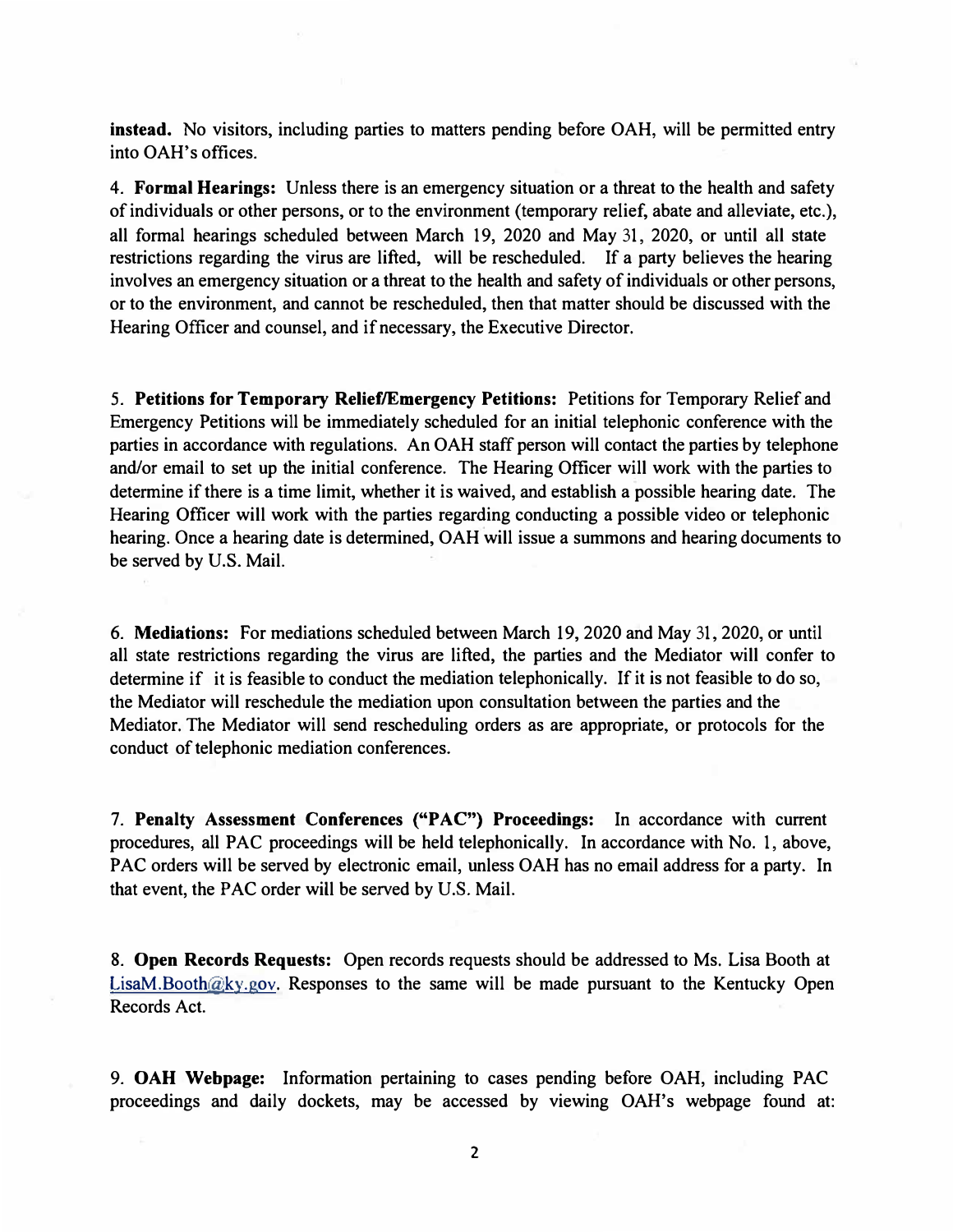https://eec.ky.gov/ About/ Administrative-Hearings/Pages/default.aspx. Please dick on the link Case/PAC Search/Electronic Filing to obtain the links to the daily docket, case dockets, and email filing for pleadings.

10. **OAH Staffing and Contact Information:** To satisfy social distancing requirements, OAH intends, at this time and subject to further directives of the Governor and the Secretary of the Cabinet, to have a reduced, rotating staff to carry out essential functions of the office. As a result, please use the following email address and telephone numbers to contact staff or ask questions:

> Email Inquiries: EECOAHFILJNGS(@,KY.GOV Telephone Inquiries: (502) 564-7312 Facsimile: (502) 564-4973

If staff is not available to immediately answer your telephone inquiry, please leave a contact number and your telephone call will be returned as soon as practicable.

11. **Hearing Officer Conference Lines:** Conference line numbers for all Hearing Officers and for PAC conferences are attached to this Notice. These numbers are included in all orders issued by assigned Hearing Officers. **Please note that at this time we have been advised that conference lines are at overcapacity due to increased global use and conference calls are not connecting.** We have been advised by our carrier that this issue is being addressed. Your Hearing Officer will be reaching out to parties for which OAH has email addresses to advise as to OAH's plan to address this situation. If you have a conference scheduled prior to May 31, 2020, or until such time that state restrictions regarding the virus are lifted, please check your email for notifications from OAH or your Hearing Officer as to alternative means to connect to the conference.

So ORDERED this  $\sqrt{\frac{9}{1}}$  day of March, 2020

is, Executive Director

**Attachment (1)**